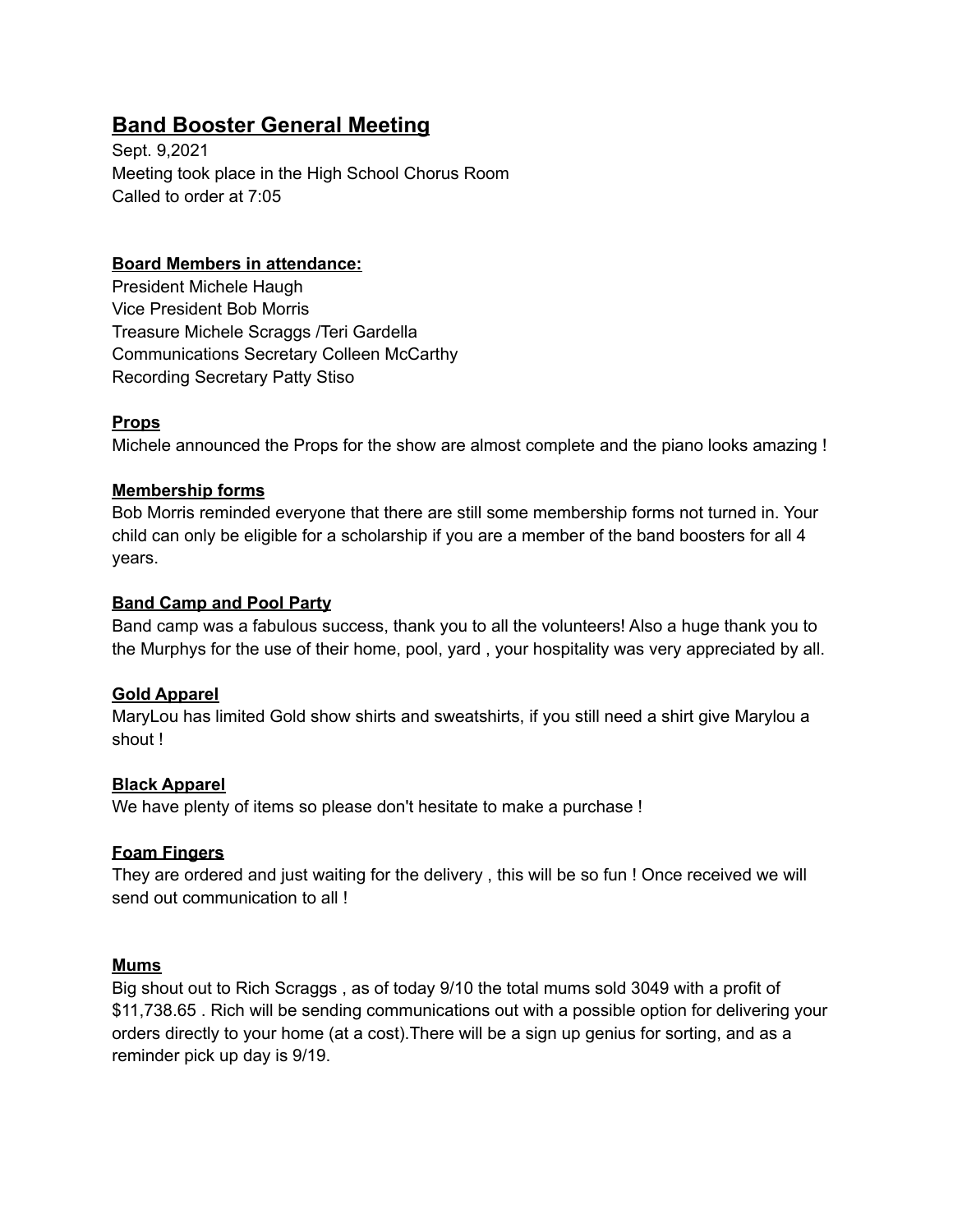#### **Coffee sale**

Margaret will be running the next coffee sale ( remember a portion of your sales go to your )childs trip account.

## **Boon Supply Fundraiser**

Thank you to Kelly for initiating this fundraiser ! If you need a catalog you will find them in the band room right under the band booster mailbox. Note please follow the registration procedure so your child will receive credit for their sales, 40% goes to your child.

## **Ashley Farms**

Yes cheesecake bites are fabulous and you will be able to order in the near future along with so many fabulous cakes, cooker dough etc!

## **Gertrude Hawk Chocolate**

**Due to the increased cost per bar we have voted to cancel the candy sale,** all who have prepaid and paid to opt out will receive a reimbursement of what you have paid.

## **Clothing Drive**

Drop off will be Oct 3rd and the truck will pick up on Oct 4th. There will be a sign up genius for the kids to get some volunteer hours , more to come!

## **Picnic**

Sunday Sept 12th at RiverFront park from 10:30 to 12:30, a sign up genius is available to all who want to help (many jobs to do).

# **Homecoming**

Homecoming and Senior Night is Friday Oct.8th, Band

#### **Football game 9/9**

Jackson Liberty 6:15pm Crew is loading the truck at 4:00pm , kids should eat before going to school.

#### **Saturday 9/10 competition Brick twp**

Band practice is at 10am 1:00 loading truck 2:15 leave for Brick 3:00 clinic Feed kids 6:45 step off

# **Craft fair**

Kathleen provided an update on gift baskets , loads of donations are coming in. 50/50 we are awaiting the town to provide our license number then we can have the tickets printed, ( should have them for the seafood festival.)